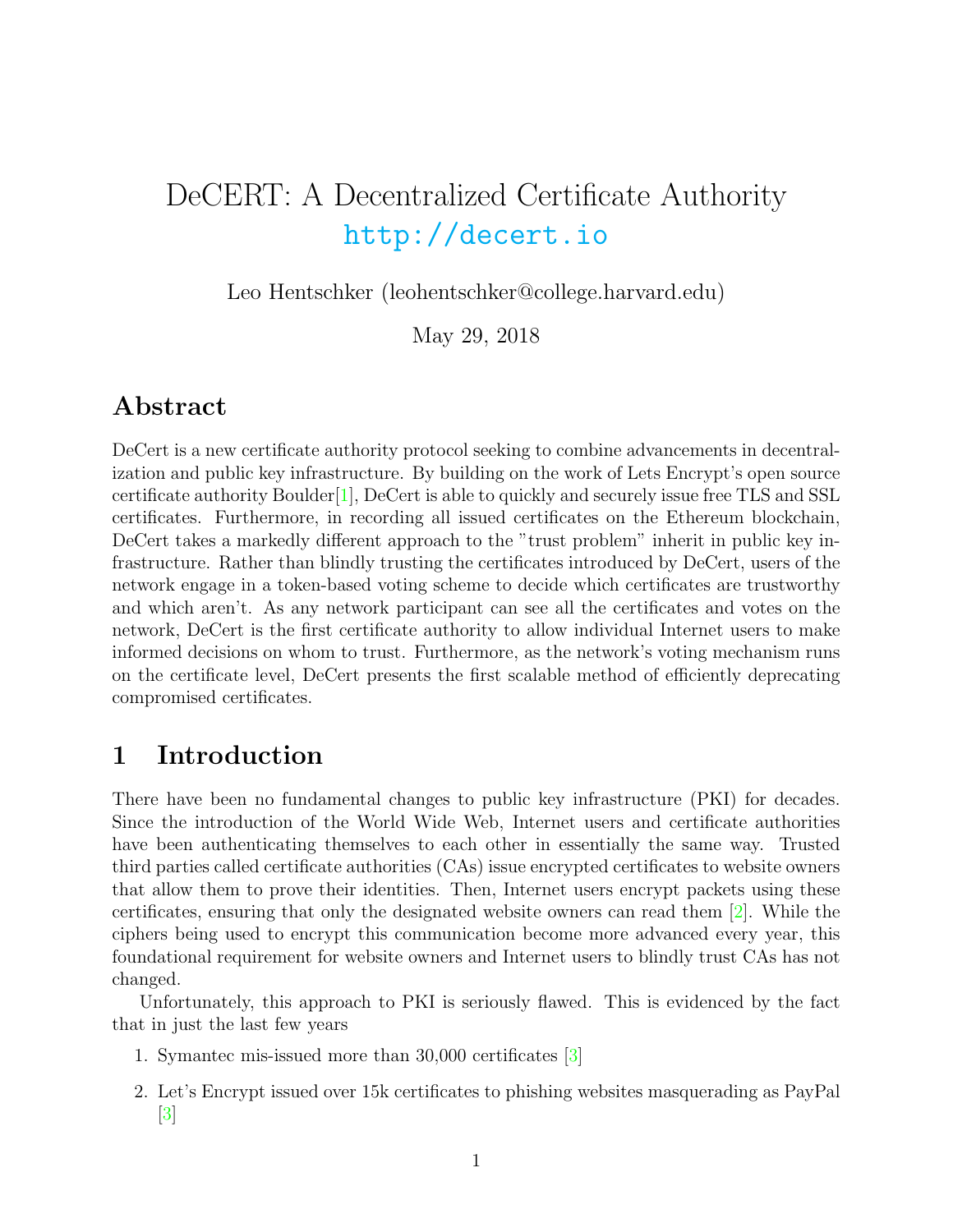3. An attack on Comodo allowed a hacker to gain access to a certificate for Google [\[3\]](#page-10-2)

The core problem with current approaches to PKI is that in comparison to CAs, Internet users and website owners are forced to take a passive role. Without the ability to broadcast to the world when individual certificates have been compromised or check to see what certificates are being issued, Internet users and website owners are unable to prevent identity and data theft after breaches have occurred.

Fortunately, these problems can be solved by leveraging decentralized technologies. By placing all participants on one decentralized network, DeCert maintains a constantly updating record of valid TLS and SSL certificates. By merging this public record with a token-based voting scheme, DeCert introduces a new mechanism of deprecating certificates: consensus. Then, when faced with a new certificate, Internet users can query DeCert to determine whether or not the network thinks the certificate is valid.

DeCert is made up of:

- 1. Smart contracts written in Solidity for the Ethereum network
- 2. Custom CA custom certificate authority written in Golang
- 3. Decentralized application web client to interact with DeCert on the blockchain
- 4. Miscellaneous webservers to handle testing, deployment and maintenance of the system

All together, these make up a functioning, publicly available, alpha version of DeCert.

### 2 Certificate Authorities

TLS and SSL certificates are, literally, the secrets behind secure internet traffic. By encrypting packets with a private key that only the website knows, these certificates allow website owners to prove to the world that they do in fact own their domains. While incredibly helpful, the need for these certificates introduces a massive problem. How can we effectively distribute certificates at scale without either issuing certificates to the wrong people or letting the keys behind these certificates become compromised?

Currently, this problem is inadequately solved by private companies. Internet browsers like Google Chrome and FireFox trust organizations like Comodo, Qualys, Symantec, DigiCert and Let's Encrypt to only give out valid TLS and SSL certificates. Therefore, whenever these browsers encounter a certificate signed by one of these companies, they trust it completely. This approach has three fundamental problems.

- 1. CAs can only sign certificates with a very small number of root keys
- 2. There is no effective way to deprecate individual certificates
- 3. There is no way to know when new certificates have been issued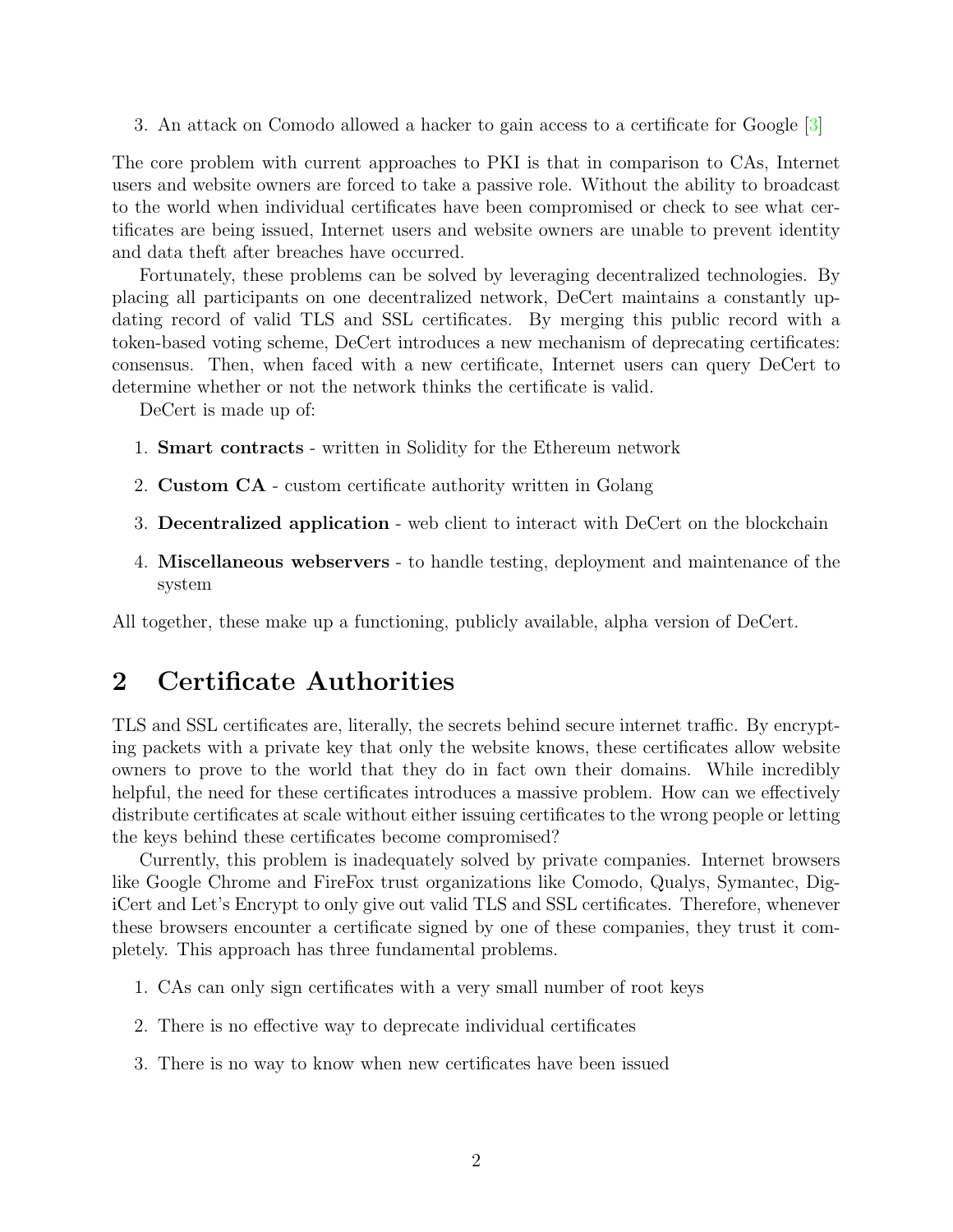Because browsers have to store all trusted root keys, CAs can only sign certificates with a small number of signing identities. Therefore, if a CA's key becomes exposed, a huge proportion of the certificates they've issued become insecure. Furthermore, any compromise to a root key leaves browsers with two unsavory choices. First, they can choose not to load any website with a certificate related to that root key. If this key was issued by a major certificate authority – as the world saw when the CEO of Trustico revealed 23,000 private keys in an email  $\left|4\right|$  – this can simultaneously take down thousands of websites. Or, they can choose to continue browsing potentially unsafe websites and risk Internet users' data being stolen.

Secondly, without the infrastructure to effectively revoke individual certificates, website owners are powerless to stop a hacker from impersonating them after a certificate has been compromised. This means that until a certificate expires, malicious actors can use stolen certificates to masquerade as a website's owner with impunity. The potential consequences of this were highlighted when in 2011 it was discovered that Comodo issued fraudulent certificates for Google, Yahoo and Microsoft [\[5\]](#page-10-4). While these companies were able to work with browsers to quickly deprecate the dangerous certificates, small and even medium-sized Internet business simply do not have the resources to either recognize that one of their certificates has been compromised or do something about it.

Finally, the Internet has a serious phishing problem. One of the most common attack vectors on the web is a phishing attack, in which a malicious actor fakes a website in order to steal a user's online credentials. This has become increasingly common, with almost three quarters of ransomware being delivered through some form of phishing attack in 2017 [\[6\]](#page-10-5). One of the core components of these phishing attacks are fraudulent certificates. HTTPS connections with these fraudulent certificates trick users into thinking that their data is secure, making them more likely to fall victim. Without the ability to track what certificates are being issued, website owners don't know when their website is being impersonated. As a result, they have no way to combat these fraudulent certificates.

### 3 DeCert's Approach

DeCert's protocol obtains security through transparency and collective action. It engages all network participants – Internet users, website owners and CAs – to maintain a public record of valid certificates.

There are three critical actions that users can take on the network:

- 1. Add a new certificate CA issues certificate to website owner and adds it to the blockchain
- 2. Vote on a certificate website owner broadcasts on the blockchain that they think a certificate is valid or invalid
- 3. Query for a certificate after seeing a certificate, an Internet user pulls its information from the blockchain to determine whether or not they trust it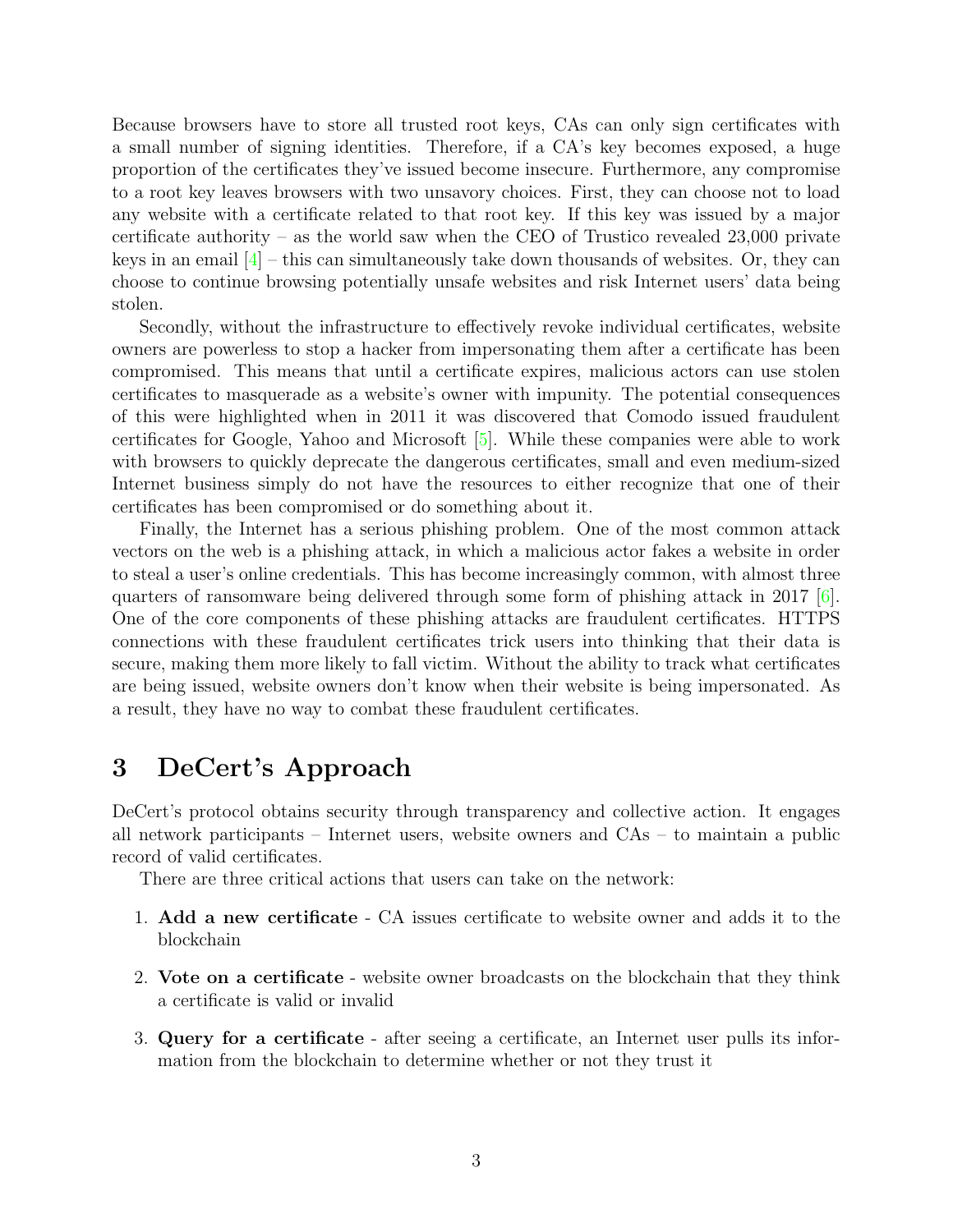### 3.1 Action 1 - Add a New Certificate

At its core, DeCert is a public certificate database. Therefore, perhaps the most critical step any network participant can take is to add a new certificate to that database. In DeCert, certificates are represented as Solidity structs with the following schema

```
1 pragma solidity ^0.4.18;
2
3 ...
4 struct Certificate {
5 // who issued the certificate
6 address issuer ;
7
8 // what are you requesting the certificate for
9 string domain ;
10
11 // when does the certificate become valid
12 uint256 validityStart;
13
14 // when is the certificate no longer valid
15 uint256 validityEnd;
16
17 // unique identifier for the certificate for the CA
18 uint256 serialID;
19
20 // how many votes that the certificate is valid
21 uint256 validVotes;
22
23 // how many votes the certificate is invalid
24 uint256 invalidVotes ;
25
26 // what is the ID of the Cert in the list?
27 uint listID ;
28
29 // what is the certificate's signature?
30 string signature ;
31 }
32
33 ...
34
35 /// @dev Add a certificate to the chain
36 /// @param _duration how long is the cert valid for
37 /// @param _serialID unique ID for the cert based on issuer
38 function addCertificate (
39 string _domain ,
40 uint256 _serialID ,
41 uint256 _duration
42 )
43
44
```
At the moment, certificates reflect a paired down version of the [X.509 standard.](https://en.wikipedia.org/wiki/X.509#Structure_of_a_certificate) The fundamental idea is that when presented with a new certificate, Internet users should be able to look it up on the blockchain to determine whether or not it is valid. Therefore, certificates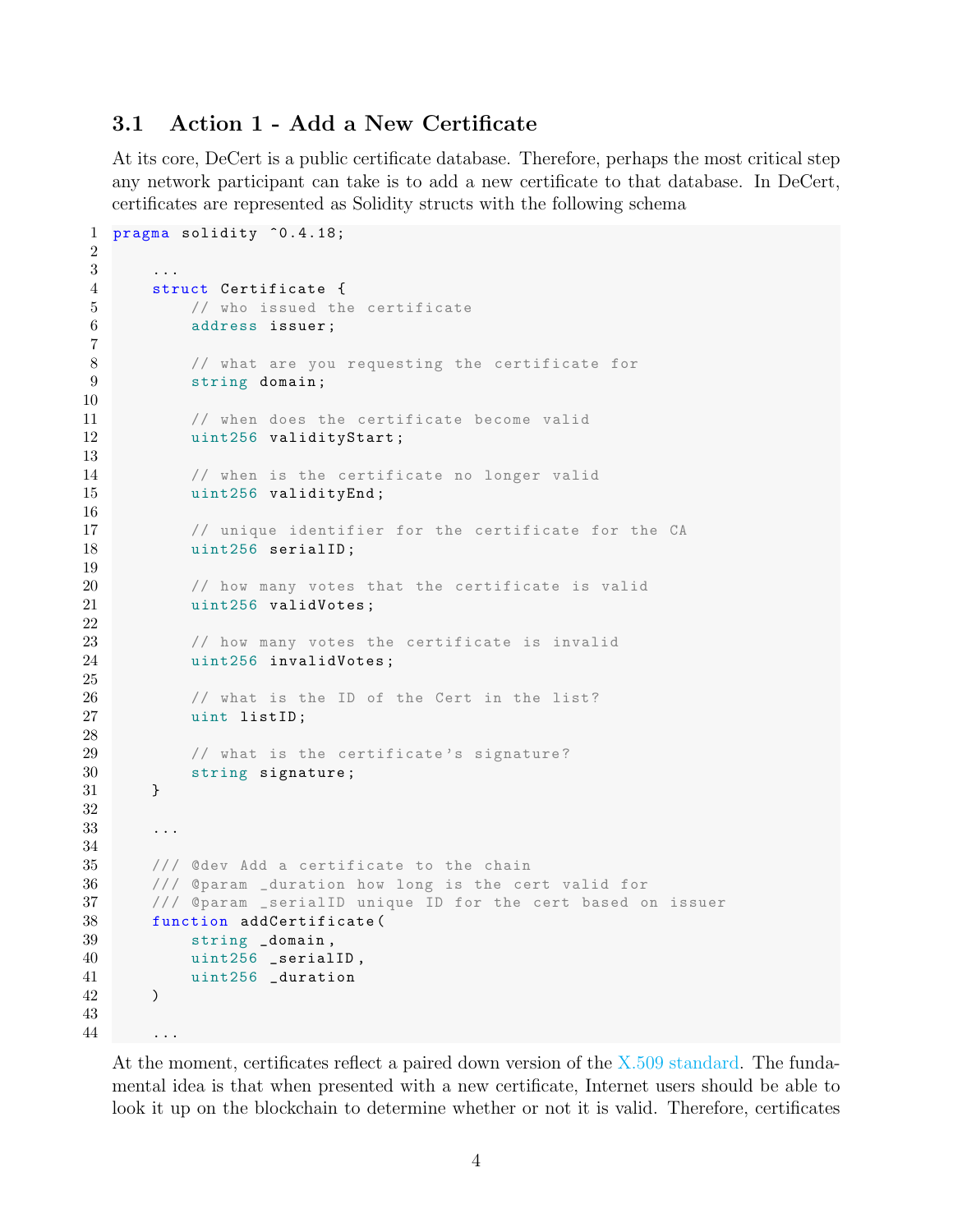on chain must contain all the information necessary to uniquely identify a given certificate.

### 3.2 Action 2 - Vote on a Certificate

After a certificate has been added, any member of the network can vote on whether or not they believe it is valid. The intention is that if a website owner or CA realizes that a certificate has been compromised, they can broadcast that knowledge to the rest of the network and prevent other actors from engaging with the fraudulent certificate.

```
1 pragma solidity ^0.4.18;
2
3 ...
4
5 struct Vote {
6 // who voted
7 address voter ;
8
9 // what did they vote on
10 Certificate cert;
11
12 // is it valid or not
13 bool valid;
14
15 // how many votes
16 uint256 votes;<br>17 }
17 }
18
19 ...
20
21 /// @dev Vote on whether or not a particular certificate is valid
22 /// Oparam _issuer who issued the certificate
23 /// @param _serialID what is the ID of the certificate
24 /// @param _valid is the cert valid or not
25 /// @param _votes how many votes to spend
26 function voteOnCert (
27 address _issuer ,
28 uint256 _serialID ,
29 bool _valid,
30 uint256 _votes
31 )
32
33
```
DeCert uses a token-based voting system built on an [ERC-20](https://en.wikipedia.org/wiki/ERC20) compliant token. Therefore, in order to vote, one must first purchase tokens from the network. For this initial beta test, DeCert is selling a total of 10,000 tokens.

#### 3.3 Action 3 - Query for a Certificate

Now that certificates have been uploaded and network participants have voted on which certificates they believe are valid, Internet users can use this information when browsing the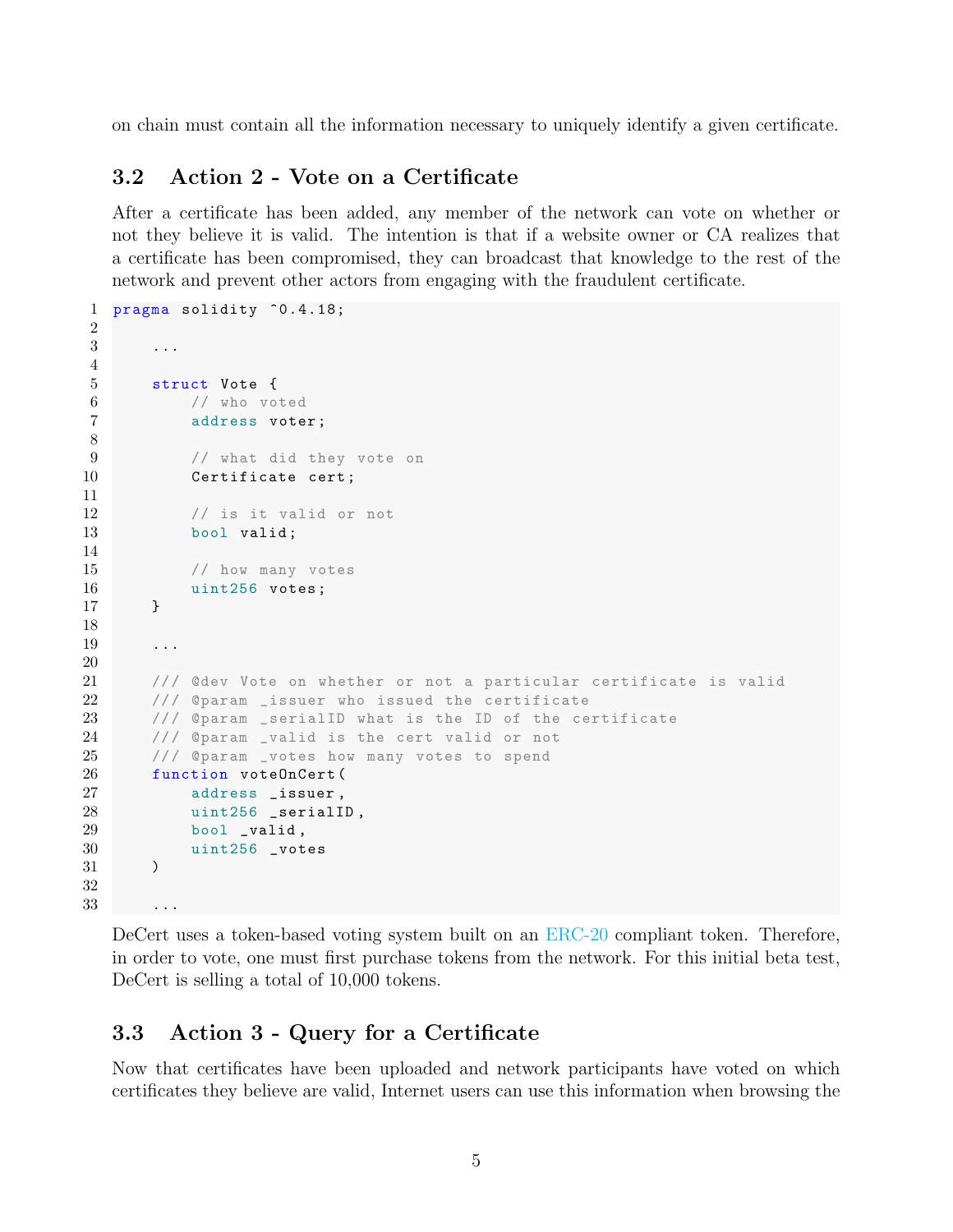| <b>DeCert</b>                                                                      | <b>CertTokens</b> | About |
|------------------------------------------------------------------------------------|-------------------|-------|
| <b>DeCert Tokens</b>                                                               |                   |       |
| Current balance: 10 CT                                                             |                   |       |
| CertTokens are used to vote on the network. CertTokens are sold for .001 eth each. |                   |       |
| Number of tokens to buy:<br><b>Buy Tokens</b><br>$\overline{1}$                    |                   |       |
|                                                                                    |                   |       |
|                                                                                    |                   |       |

Figure 1: Purchasing tokens from the network

web. Whenever they are presented with a new certificate, they can read information from the blockchain and determine whether or not they should trust it.

```
1 pragma solidity \hat{O}.4.18;
2
3 ...
4 /// @dev Read properties of a cert from the chain
5 /// @param _issuer who issued the certificate
6 /// @param _serialID unique ID for the cert based on issuer
7 function getCertificate (
8 address _issuer,
9 uint256 _serialID
10 )
11 public
12 view
13 returns (
14 address issuer ,
15 uint256 serialID,
16 string domain,
17 uint256 validityStart,
18 uint256 validityEnd,
19 uint256 validVotes,
20 uint256 invalidVotes
21 )
22
```
This method of certificate querying is innovative for two reasons. First, it lets users dynamically choose which certificates to trust based on the opinion of their peers. Secondly, it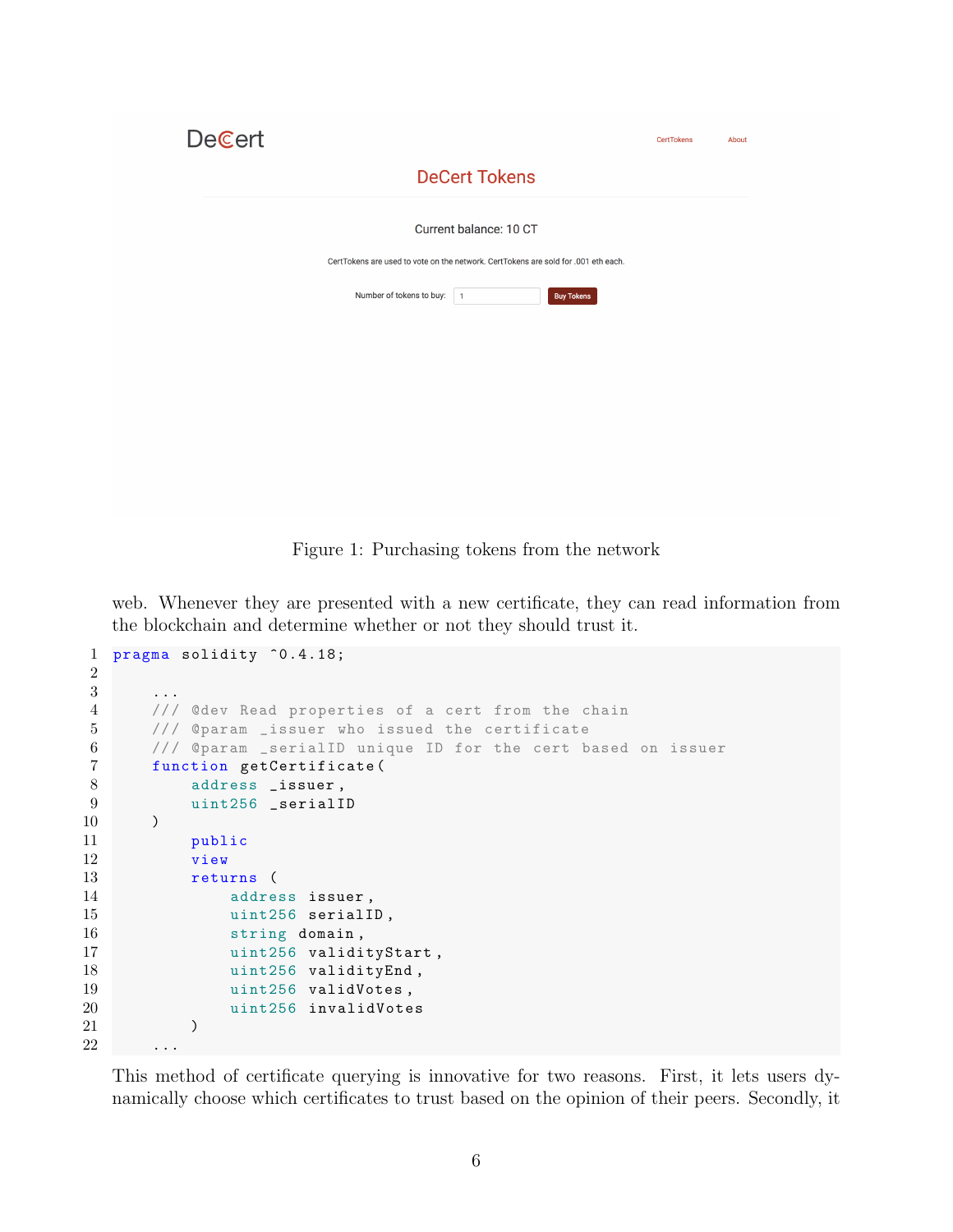allows the network to effectively deprecate individual certificates. Consider, for example, a website owner who realizes that their certificate has been compromised and broadcasts this information to the network by voting. Simply by looking at the number of valid and invalid votes on a given certificate, anyone visiting the website is instantly notified of the potential dangers surrounding that certificate.

# 4 DeCert Implementation

The literal implementation of the protocol can be broken up into 5 different components.

### 4.1 Piece 1 - Smart Contracts

The core of DeCert is made up of a series of [Ethereum smart contracts.](https://github.com/leohentschker/decert/tree/master/contracts) These contracts the three previously mentioned actions:

- 1. Allow CAs to publish certificates they issue to the network
- 2. Allow network participants to vote on whether or not they believe a certificate is valid
- 3. Allow anyone to read certificate data from the network

These contracts have been deployed to Ropsten, an Ethereum test network designed for piloting projects.

### 4.2 Piece 2 - Certificate Authority

In order to programmatically add certificates to the network, we implemented a [certificate](https://github.com/leohentschker/boulder) [authority](https://github.com/leohentschker/boulder) that interacts with the previously deployed smart contracts. This step was simplified by forking the code from [Boulder,](https://github.com/letsencrypt/boulder) an open source CA maintained by Let's Encrypt. In order to integrate Let's Encrypt's code with the decentralized network, after issuing a certificate, we add an additional call to a local webserver that interacts with the previously deployed contracts and stores the issued certificate on the blockchain. Furthermore, because this CA is nearly identical to Let's Encrypt's, users wishing to request new certificates from it can use existing tools like [certbot.](https://certbot.eff.org/)

A live implementation of the forked CA can be accessed at <https://ca.decert.io>.

#### 4.3 Piece 3 - Frontend to Simplify Network Interactions

One of the most important components of any Ethereum application is an intuitive frontend. Using the following tools, we implemented a decentralized web application to allow users to easily view contracts and vote on whether or not they believe them to be valid.

- JavaScript/React used to build a reactive, single page application
- Truffle JavaScript development framework for Ethereum
- MetaMask hosts a remote Ethereum node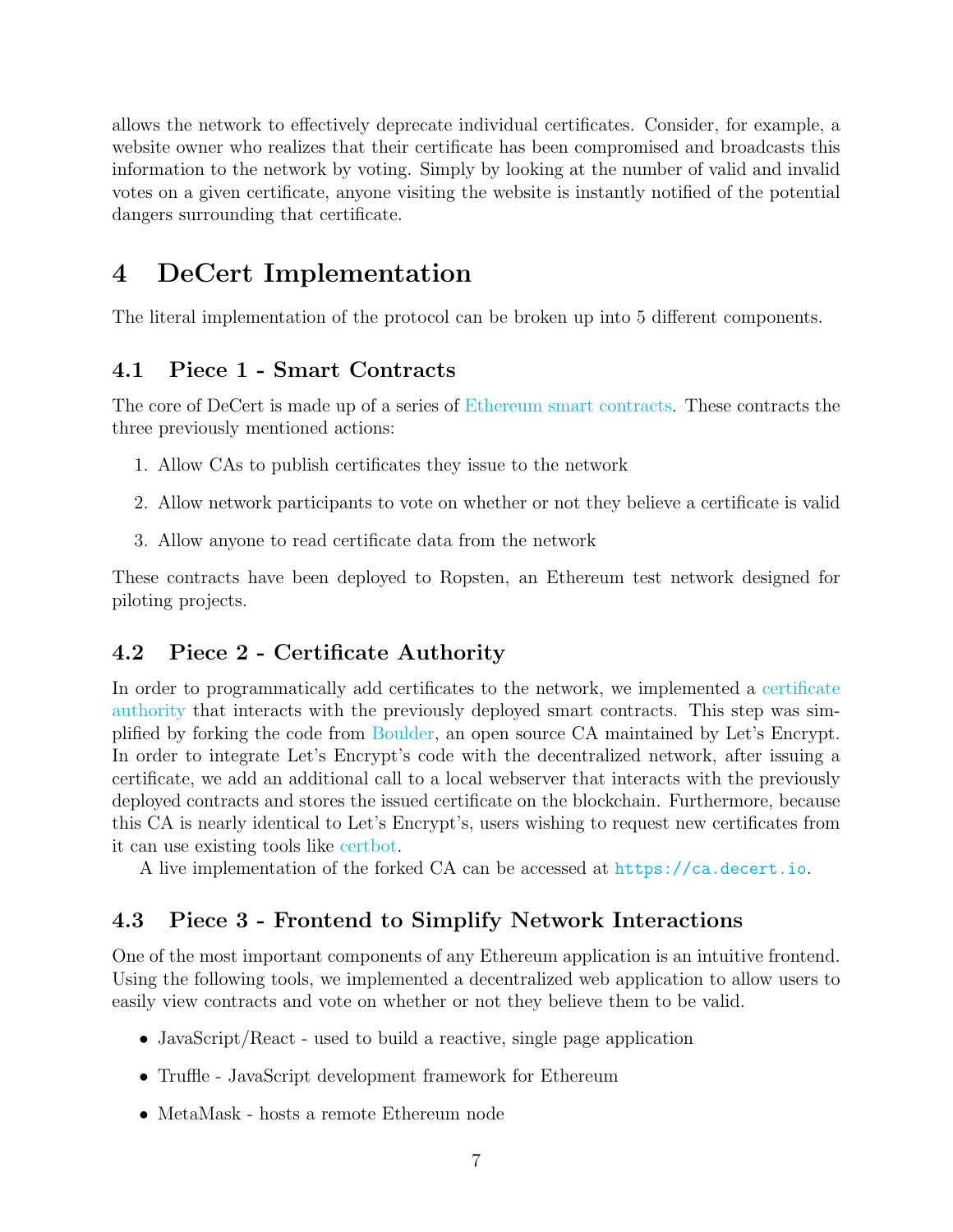

Figure 2: Renewing a certificate using certbot and our custom CA

A live version of the website is running at <http://decert.io>.

Note: you will need to have [MetaMask](https://metamask.io/) installed and running on Ropsten to use the site properly.

### 4.4 Piece 4 - Backend to Allow Searching Over Deployed certificates

One fundamental problem with decentralized networks is that they don't allow for indexed queries. Therefore, in order to enable searching at scale, I implemented a backend server that duplicates the data being stored on chain in a remote database. In order to create this server we made use of:

- Django for easily writing python webservers
- PostgreSQL for data storage and searching
- Nginx reverse proxy server
- Infura hosts a remote Ethereum node, used to pull data from the blockchain without running our own instance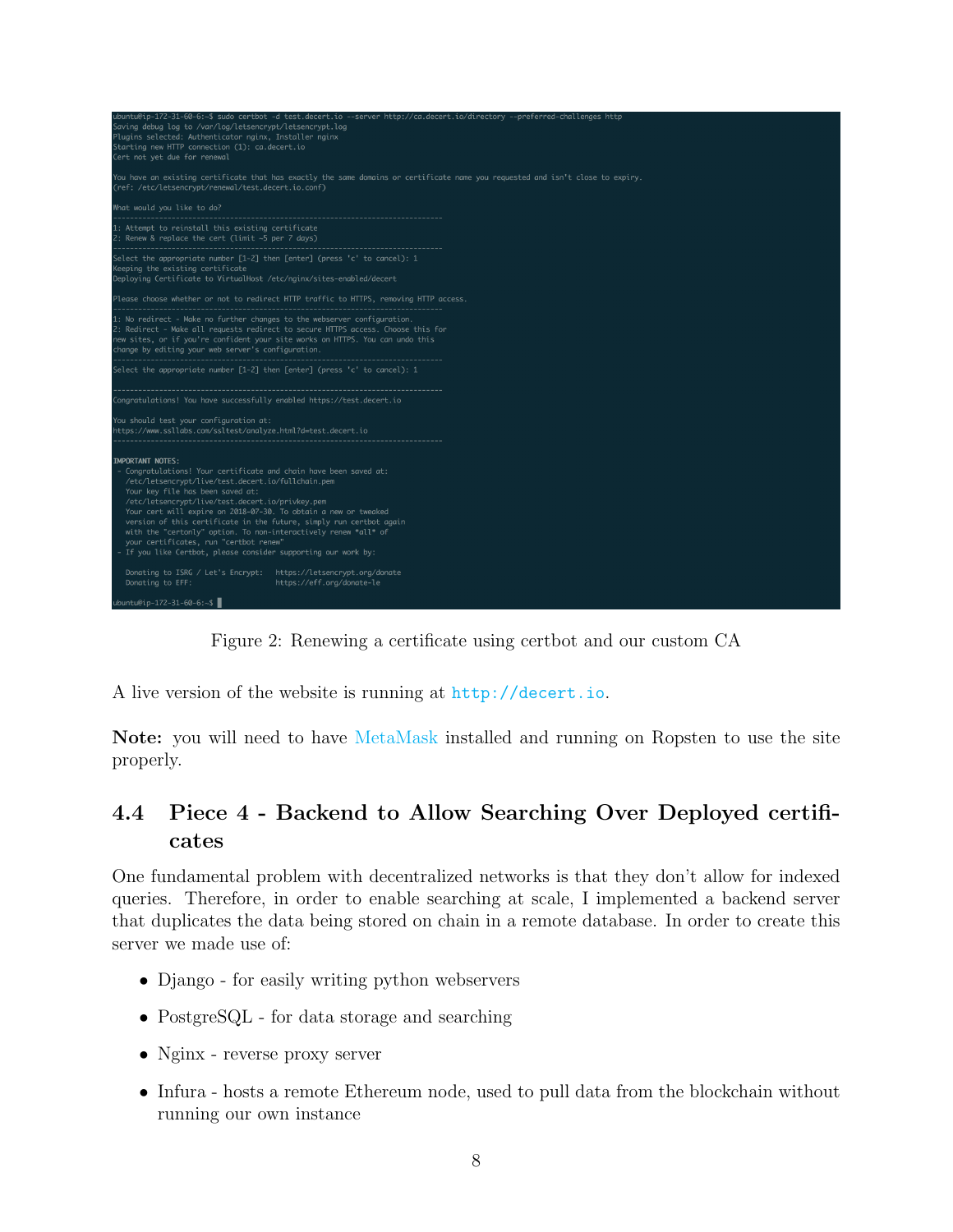A live version of the API the backend is running at <https://api.decert.io>.

#### 4.5 Piece 5 - Test Website

In order to test our CA implementation, we needed a toy webserver to encrypt traffic to. Again, we created a basic implementation using Django and Nginx. This webserver is alive running at <https://test.decert.io>.

Note: because your browser doesn't trust the root key of the DeCert CA, you will be warned that you are visiting an insecure website if you go to either <https://api.decert.io> or <https://test.decert.io>.

## 5 Next Steps

In its current state, DeCert has two major problems:

- 1. No browser integrations
- 2. Overly simplistic voting

#### 5.1 Lacking Browser Integrations

Without browser integrations, DeCert is just a proof of concept. At the moment, it cannot be used to either accept or reject a certificate from an actual website as it does not hook into any browser's SSL or TLS handling. Furthermore, without existing infrastructure around dynamically accepting new certificates, overriding this functionality fell beyond the scope of this project. Therefore, a necessary next step for this project would be to dive into how browsers interact with certificates.

#### 5.2 Overly Simplistic Voting

The current voting scheme forces honest participants to continuously outspend malicious participants on all certificates. As users pay tokens to vote, if a bad actor concentrates their resources and outspends good actors with respect to a single certificate, they can convince the network that their certificate is valid when it isn't. Therefore, bad actors have an incentive to spend money and claim that a particular certificate is valid when it isn't.

One potential fix is to use quadratic voting, in which users must pay for the square of the number of votes they exercise [\[7\]](#page-10-6). This would make it significantly harder for bad actors to outspend the rest of the network. However, malicious network participants are still able to decrease trust in DeCert by claiming that all certificates are fraudulent. Therefore, this approach also requires all network participants to be vigilant in determining whether any particular certificate added to the network is valid.

Therefore, a better approach is to provide a fixed number of non-fungible tokens to trusted network participants. Under this system, these participants can effectively monitor certificates on the network and deal with security problems as they arise. Furthermore, as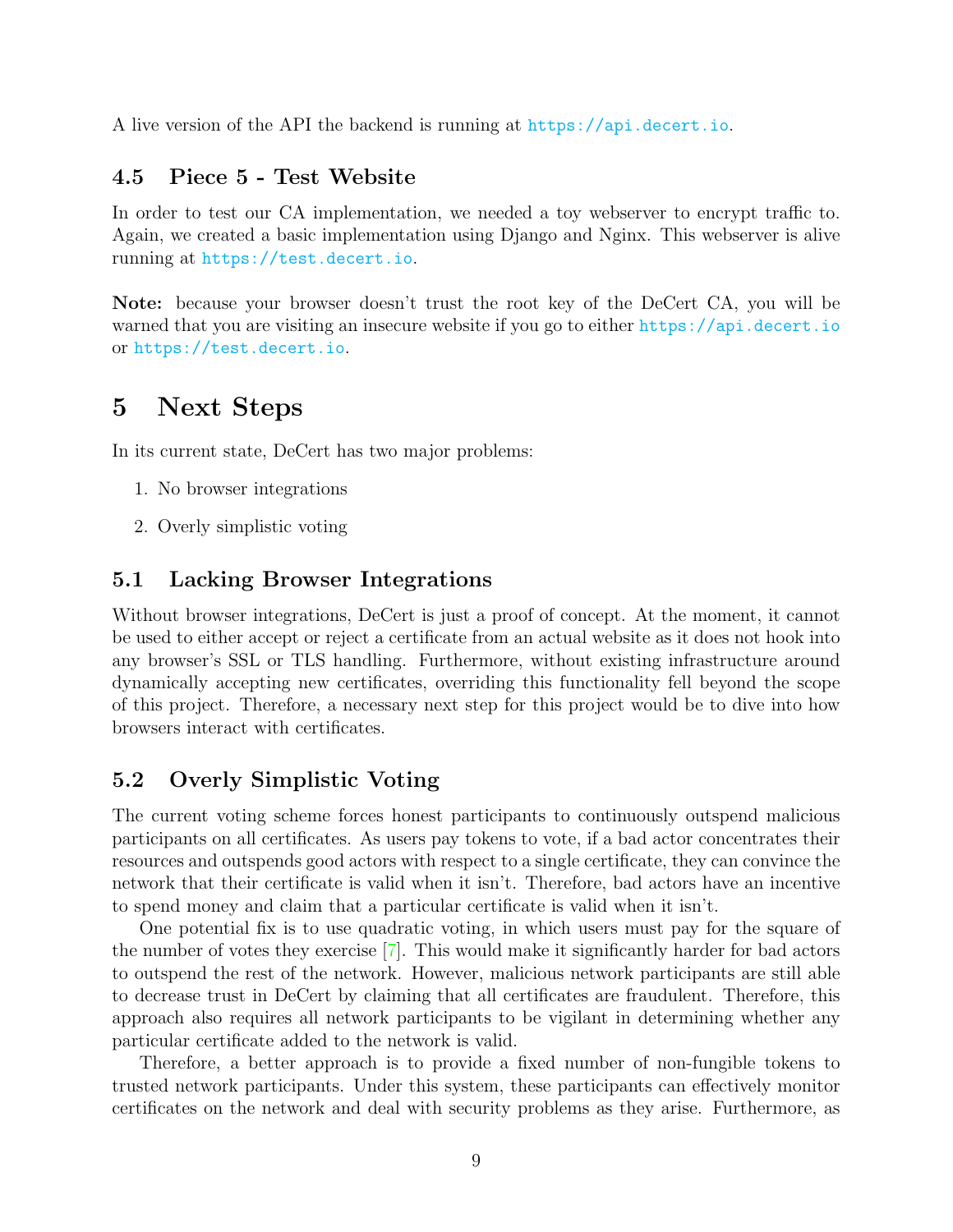long as no single entity controls the majority of the tokens on the network, no individual interest will be able to misrepresent the validity of a certificate.

# 6 Conclusion

Over the last few years, the brilliant work by Let's Encrypt has shown the world that all web traffic can and should be encrypted. Within the confines of modern public key infrastructure, more Internet users are accessing Internet content in a secure environment than ever before. However, we as a community cannot stop there. Without the ability to effectively deprecate individual certificates, theory and history show that current PKI systems aren't nearly as robust as they should be. While decentralized networks are still an immature technology, the consensus-based voting schemes they enable can solve many of the problems plaguing current PKI systems. Therefore, as the cryptographic community continues to improve how the world encrypts their web traffic, we recommend keeping blockchains in mind. For, while DeCert is just a proof of concept, it shows that decentralized networks can solve some of the most fundamental problems facing PKI today.